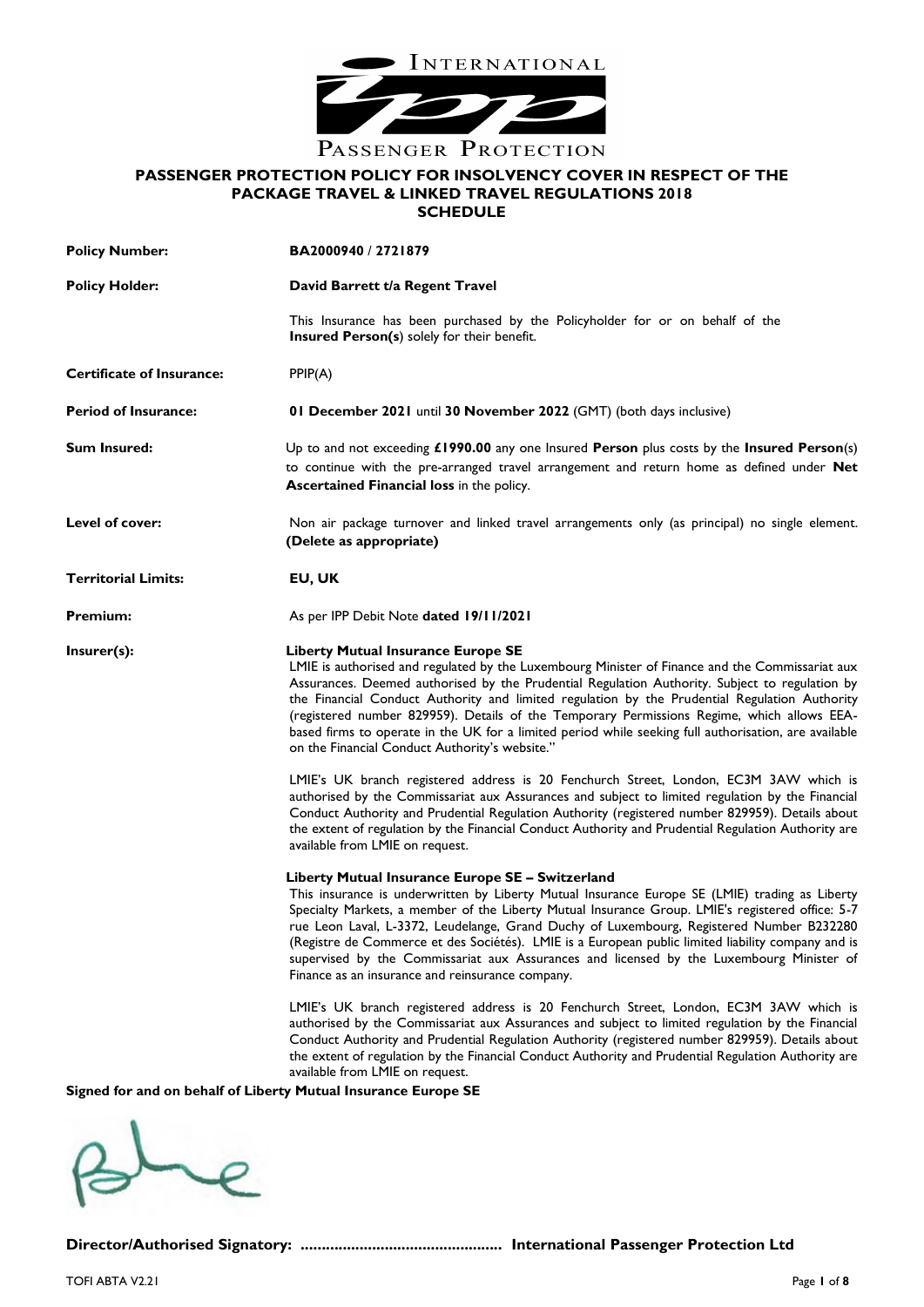

# **PASSENGER PROTECTION POLICY FOR INSOLVENCY COVER IN RESPECT OF THE PACKAGE TRAVEL & LINKED TRAVEL REGULATIONS 2018**

**Insurers** agree to pay the **Insured Person(s)** subject to the terms and conditions of this policy against their **Net Ascertained Financial Loss** (as defined) sustained or incurred during the **Period of Insurance** arising solely from the **Financial Failure** of the **Policyholder**.

This policy is subject to the laws of England and Wales and subject to the exclusive jurisdiction of the courts of England.

# **PROVIDED ALWAYS THAT:**

Insurers liability shall in no case exceed the **sum insured** stated in the **Schedule**.

| <b>CONTENTS</b>                                                    | Page  |
|--------------------------------------------------------------------|-------|
| <b>Definitions</b>                                                 |       |
| Important Information                                              | 3 & 4 |
| Cancelling this insurance                                          | 4     |
| <b>Exclusions</b>                                                  | 4     |
| <b>Policy Terms and Requirements</b>                               |       |
| How to make a complaint                                            | 6     |
| Data Protection                                                    | 6     |
| <b>Sanctions</b>                                                   | 6     |
| Non-Assignment                                                     | 6     |
| Passenger Protection Certificate (details of cover for passengers) |       |

# **Policy Format**

Upon request **Insurers** can provide Braille, audio or large print version of this policy and the associated documentation including the Key Facts Document. If you require an alternative format you should contact IPP.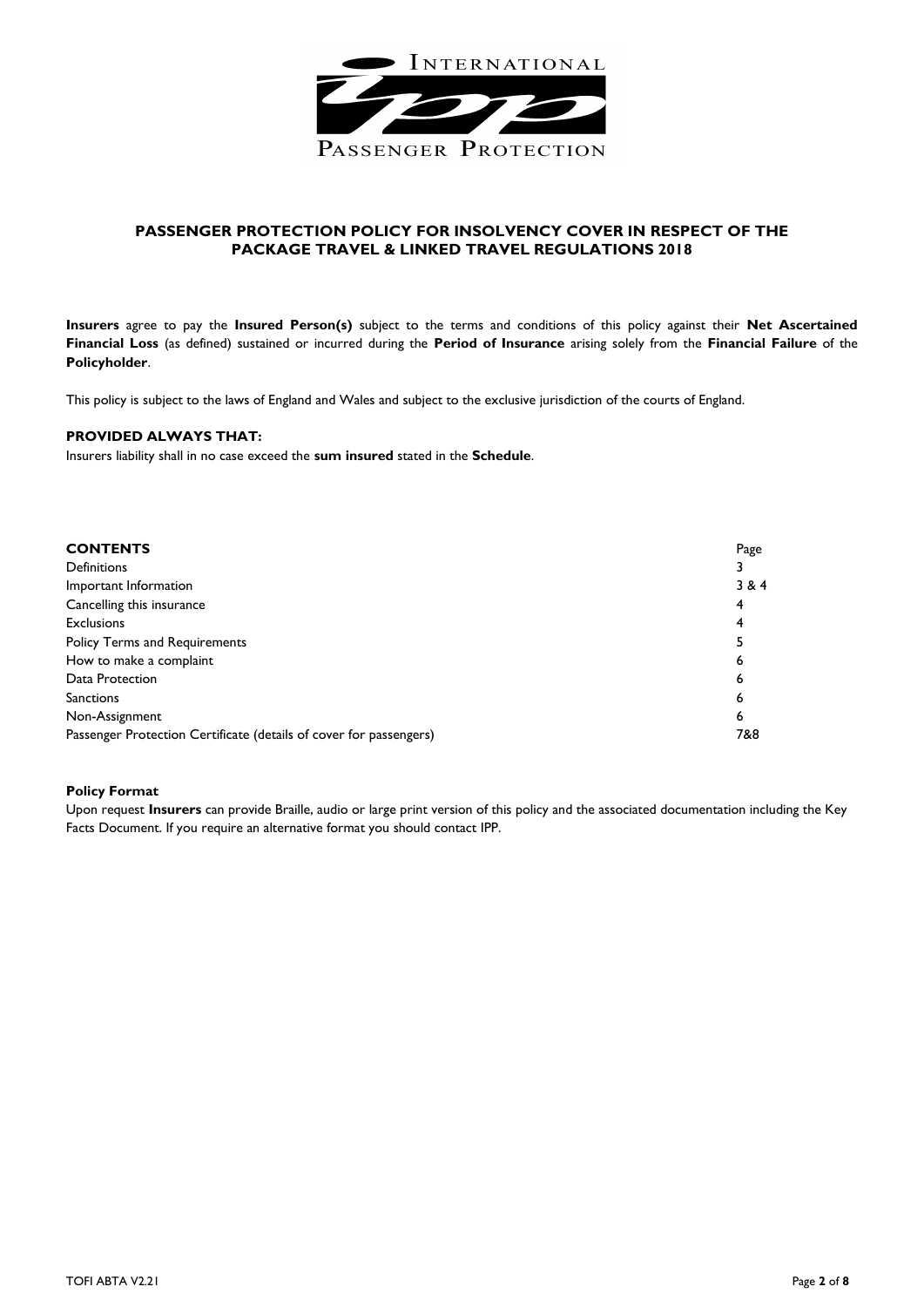

# **DEFINITIONS**

Whenever the following words appear in **bold** in this insurance they will have the meanings shown below.

# 1 **Financial Failure**

The **Policyholder** becoming Insolvent or having an administrator appointed and being unable to provide agreed services.

# 2 **Insured Person(s)**

The Person(s) having made a payment or on whose behalf a payment has been made to the **Policyholder** for the provision of accommodation and/or travel of that Person(s) as part of a package or Linked Travel Arrangement.

# 3 **Linked Travel Arrangements (LTA)**

As defined in the Package Travel & Linked Travel Arrangements Regulations 2018.

# 4 **Net Ascertained Financial Loss**

- Loss of either Deposit(s) or the full price of the accommodation and travel or charge(s) paid in advance by the **Insured Person(s)** to the **Policyholder**.
- b Additional costs reasonably and necessarily incurred following curtailment of any travel arrangements to enable the **Insured Person** to:
	- i) continue with and complete the scheduled journey or travel arrangements. The amount payable under this policy in respect of accommodation is limited to the additional cost incurred by the **Insured Person(s)** in securing such accommodation of the same or similar standard as enjoyed prior to the interruption of the travel arrangements.
	- ii) return to the original country of departure. The amount payable under this policy is limited to the additional cost incurred by the **Insured Person(s)** in respect of the same or similar standard of transportation as enjoyed prior to the interruption of the travel arrangements.

# 5 **Period of insurance**

The length of time for which this insurance is in force, as shown in the **schedule**

# 6 **Schedule**

The document showing your name, the amounts insured, and the **Period of insurance**

# **IMPORTANT INFORMATION**

This document, the **schedule** and any endorsement(s) attached form your insurance. This document sets out the conditions of the insurance between you and us. Please read the whole document carefully and keep it in a safe place.

It is important that:

- you check that the information contained in the **schedule** is accurate;
- you notify us of any inaccuracies in the information contained in the **schedule**, or of any changes to that information (see the "Notifying us of any changes or inaccuracies" section on page 4; and

# **Information you have given us**

In deciding to accept this insurance and in setting the terms and premium, we have relied on the information you have given us. You must take care when answering any questions we ask by ensuring that all information provided is accurate and complete.

If we establish that you provided us with false or misleading information it could adversely affect your insurance. For example we may:

- amend the terms of your insurance. We may apply these amended terms as if they were already in place if a claim has been adversely impacted by your carelessness; or
- charge you more for your insurance; or
- cancel your insurance in accordance with the "Cancelling this insurance" section on page 4.

# We will write to you if we:

- need to amend the terms of your insurance; or
- require you to pay more for your insurance.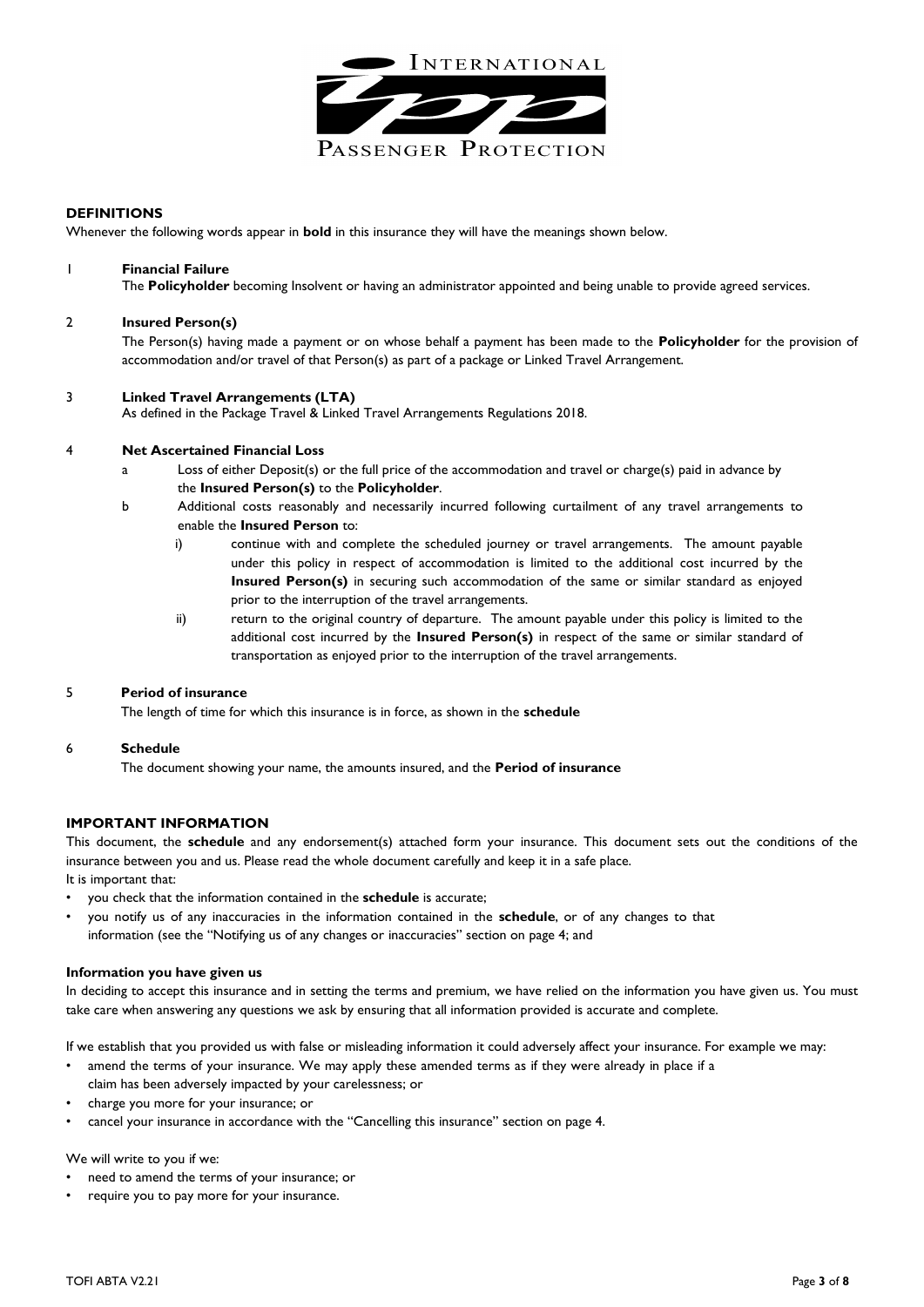

#### **Notifying us of any changes or inaccuracies**

You must notify us:

- without delay if you become aware that information you have given us is inaccurate;
- within fourteen (14) days of you becoming aware about any changes in the information you have provided to us which happens before the start of the **period of insurance**;

When we are notified that information you previously provided is inaccurate, or of any changes to that information, we will tell you if this affects your insurance. For example, we may amend the terms of your insurance or require you to pay more for your insurance or cancel your insurance in accordance with the "Cancelling this insurance" section below.

Non compliance of the **Policyholder** with the terms of this Insurance does not affect the **Insured Person(s)** protection and rights to claim, in the event of the **Policyholder's** insolvency, in accordance with the Package Travel & Linked Travel Arrangements Regulation 2018.

# **Cancelling this insurance**

If this insurance is not suitable for you and you want to cancel it, you must write (either by e-mail or letter, which you can post or fax to the number below) to us within 14 days of buying your policy or the date you receive your policy.

You can cancel this insurance at any time by giving us thirty (30) days notice in writing to us.

We can cancel this insurance by giving you thirty (30) days' notice in writing. We will only do this for a valid reason (examples of valid reasons are as follows):

- non payment of premium;
- a change in risk occurring which means that we can no longer provide you with insurance cover;
- non-cooperation or failure to supply any information or documentation we request; or
- threatening or abusive behaviour or the use of threatening or abusive language.

#### **Refund of premium**

If you cancel within 14 days, as long as the Insured Persons have not made a claim on this policy we will refund all the premiums you have paid.

At all other times, there are no refunds of premiums already paid, this policy may also be subject to a minimum premium paid and agreed at the time of effecting this policy.

If we pay any claim, in whole or in part, then no refund of premium will be allowed

# **EXCLUSIONS**

The **Insurers** shall not be liable in respect of any loss directly or indirectly caused by, consequent upon, contributed to, or resulting from any of the following:

- 1 War (whether before or after the outbreak of hostilities) between any of the following powers: People's Republic of China, France, United Kingdom, the United States of American and the Russian Federation.
- 2 Nuclear reaction, nuclear radiation or radioactive contamination. Any loss or part of a loss which at the time of the happening of the loss is insured or guaranteed by any other existing Policy, Policies or bond or which is capable of recovery from.
- 3 Any loss or part of a loss which at the time of the happening of the loss is **Insured** or guaranteed by any other existing Policy, Policies, bond.
- 4 Any loss sustained by the **Insured Person(s)** where the evidence of coverage was effected after the date of insolvency of the Insured **Policyholder**.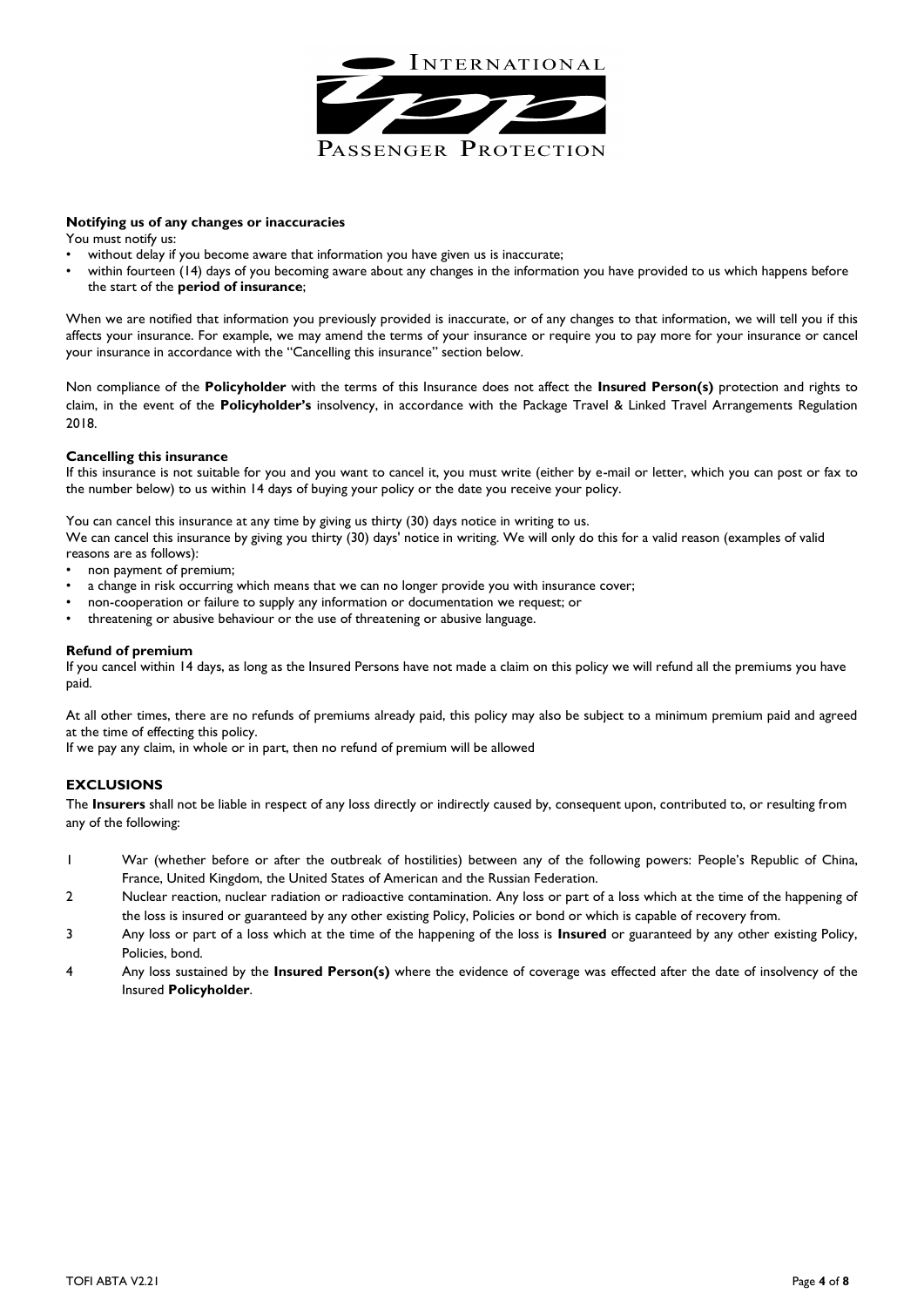

# **POLICY TERMS & REQUIREMENTS**

- 1 **Insurers** shall be entitled to take over and conduct in the name of the **Policyholder** or **the Insured Person(s**) but at its own expense, the defence of any claim or to prosecute for its own benefit, any claim for indemnity or damages.
- 2 **Insurers** shall be entitled to cancel this policy giving not less than 30 days prior written notice of cancellation to the **Policyholder** either direct or via the broker. Such cancellation shall not affect cover for bookings made through the Policyholder prior to the date of notice of cancellation. If any provision of this clause is found by any court or administrative body of competent jurisdiction to be invalid or unenforceable, such invalidity or unenforceability will not affect any other provisions of this clause, which will remain in full force and effect.
- 3. The **Policyholder** must provide an itemised schedule of paying passengers who have transacted bookings with the **Policyholder.**
- **4.** Where legally permitted under the applicable laws, more specifically the provisions of the s75 of the Consumer Credit Act 1974 or the VISA and MasterCard scheme rules, **Insurers** shall be entitled to request that any loss incurred by the **Insured Person(s)** arising from the **Financial Failure** of the **Policyholder** may be referred to the payment card issuer or to any other existing insurance policy held by the **Insured Person(s)** (where applicable) that may provide cover for such loss. If part payment for any loss incurred is received by **Insured Person(s)** from any such other third party, this Policy will apply in excess of that part payment. If that recovery claim from their payment card issuer or under any other existing insurance policy held by the **Insured Person(s)** (where applicable) that may provide cover for such loss is unsuccessful, either in whole or in part, the **Insurer's** liability and payment obligations towards the **Insured Person(s)** under this Policy shall apply without limitation. However, nothing in this clause shall limit **Insurer's** liability and obligations under this policy, including liability for **Net Ascertained Financial Loss** incurred by **Insured Person(s)** arising from the **Financial Failure** of the **Policyholder**.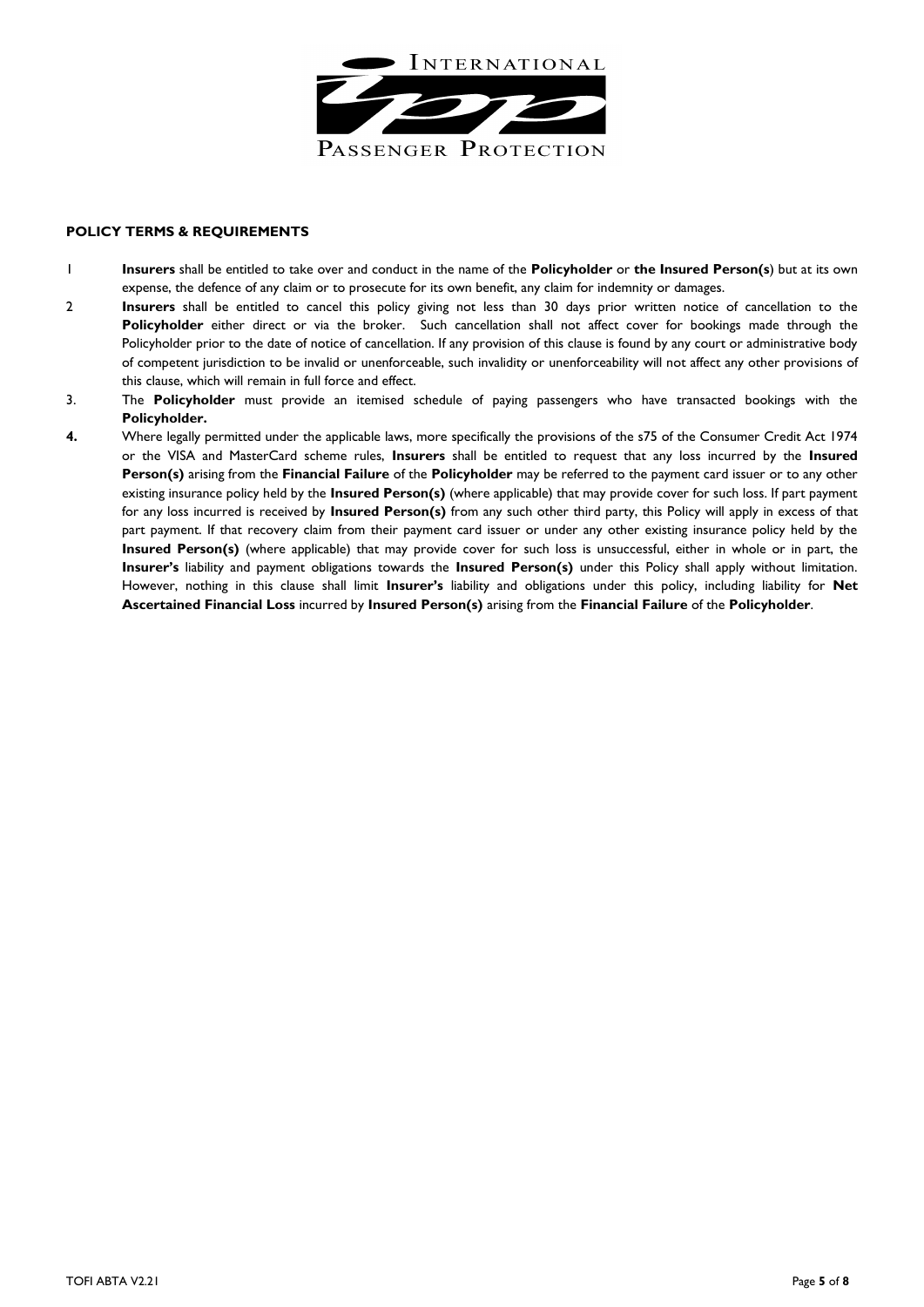

# **HOW TO MAKE A COMPLAINT**

Compliance Officer Liberty Mutual Insurance Europe SE 20 Fenchurch Street London EC3M 3AW Tel: +44 (0) 20 3758 0840 Email: complaints@libertyglobalgroup.com

quoting **your** policy and/or claim number;

If after making a complaint you are still not satisfied you may be entitled to refer the dispute to an independent organisation. This will depend on where you are based, please see below.

#### For policyholders and insured persons based in the UK

The Financial Ombudsman Service is a free and impartial service, who may be contacted at:

Exchange Tower Harbour Exchange London E14 9SR Tel: 0800 023 4567 Website: www.financial-ombudsman.org.uk

To confirm whether you are eligible to ask the Financial Ombudsman Service to review your complaint find out more at [www.financial](http://www.financial-ombudsman.org.uk/)[ombudsman.org.uk](http://www.financial-ombudsman.org.uk/)

#### **Data Protection**

Any information you have provided will be dealt with by us in compliance with the provisions of the Data Protection Act 1998. For the purposes of providing this insurance and the handling of any claims or complaints, we may need to transfer certain information which you have provided to other parties.

#### **Sanctions**

We will not provide any benefit under this insurance to the extent of providing cover, payment of any claim or the provision of any benefit where doing so would breach any sanction, prohibition or restriction imposed by law or regulation.

#### **Non Assignment**

No title right or interest under this policy may be assigned, transferred, conveyed or otherwise disposed of without **Insurers** consent in writing. Any attempt to assign rights of interest without the Insurer's written consent is null and void.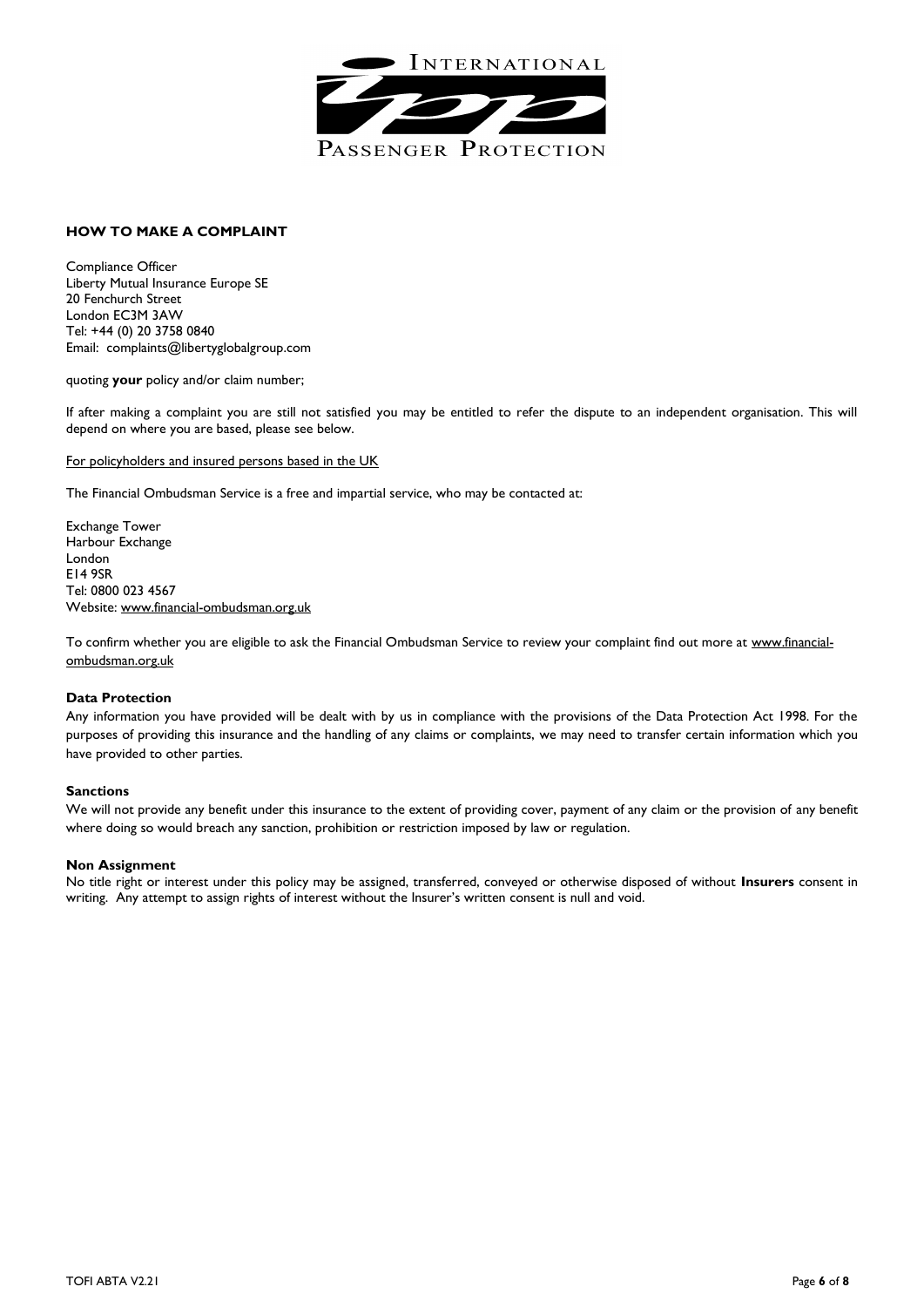

# **PASSENGER PROTECTION POLICY FOR INSOLVENCY COVER IN RESPECT OF THE PACKAGE TRAVEL & LINKED TRAVEL REGULATIONS 2018**

The person(s) named on the Confirmation and Deposit Receipt will be reimbursed subject to Policy and Conditions in respect of their net ascertained financial loss sustained arising from cancellation or curtailment of their travel arrangements that constitute a Package Holiday or Link Travel Arrangement due to the insolvency of the **Policyholder.**

This Insurance will reimburse the **Insured Person(s)** in respect of:

1 Loss of deposit(s) or charge(s) paid in advance by the **Insured Person(s)** to the **Policyholder**

**or**

- 2 Additional costs reasonably and necessarily incurred following curtailment of the travel arrangements to enable the **Insured Person(s)** to either:
	- a Continue with and complete the Scheduled Travel Arrangements. Liability hereunder is limited to the additional cost incurred by the **Insured Person(s)** in securing accommodation of the same or similar standard as enjoyed prior to the curtailment of the travel arrangements.

**and**

b Return to their original contracted country of departure. Liability hereunder limited to the additional cost incurred by the **Insured Person(s)** in respect of the same or similar standard of transportation as enjoyed prior to the curtailment of the travel arrangements.

# **HOW TO MAKE A CLAIM – ONLY IN RESPECT OF INSOLVENCY OF THE POLICYHOLDER**

# **Things you must do**

You must comply with the following conditions. If you fail to do so, we may not pay your claim, or any payment could be reduced.

1. You must notify IPP as soon as practically possible giving full details of what has happened quoting the name of your Travel Operator quoting Reference: **TOFI Inc LTA V2-21** to:

IPP Claims at Sedgwick<br>
Oakleigh House Contract Contract Contract Contract Contract Contract Contract Contract Contract Contract Contra<br>
Email: Insolvency-claims@ipplone Cardiff CF10 3DQ. United Kingdom

Oakleigh House Email: <u>Insolvency-claims@ipplondon.co.uk</u><br>14-15 Park Place Email[: Insolvency-claims@ipplondon.co.uk](mailto:Insolvency-claims@ipplondon.co.uk)/claims.asp Website: [www.ipplondon.co.uk/claims.asp](http://www.ipplondon.co.uk/claims.asp)

- 2. You must provide IPP claims at Sedgwick with any other information we may require.
- 3. You must take all reasonable care to limit any loss.

# **Defence of claims**

We may, at our discretion:

- take full responsibility for conducting, defending or settling any claim in your name; and
- take any action we consider necessary to enforce your rights or our rights under this insurance.

# **Fraudulent claims**

- 1. If you make a fraudulent claim under this insurance, we:
	- (a) are not liable to pay the claim; and
	- (b) may recover from you any sums paid by us to you in respect of the claim; and
	- (c) may by notice to you treat this insurance as having been terminated with effect from the time of the fraudulent act.
- 2. If we exercise our right under clause 1. (c) above:
	- (a) we shall not be liable to you in respect of a relevant event occurring after the time of the fraudulent act. A relevant event is whatever gives rise to our liability under this insurance (such as the occurrence of a loss, the making of a claim, or the notification of a potential claim); and
	- (b) we need not return any of the premiums paid.